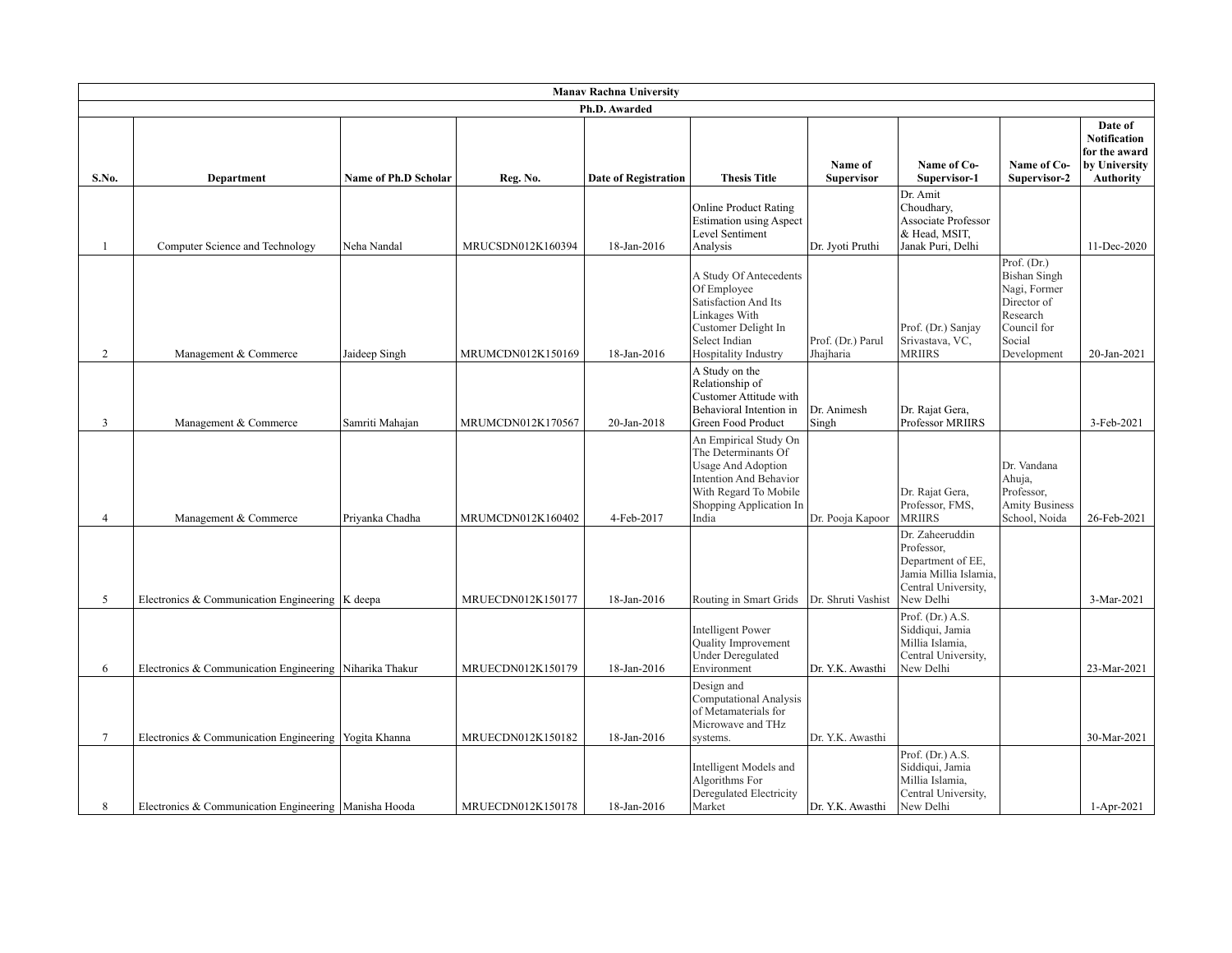|    |                               |                  |                   |             | Investigation and<br>application of Artificial<br>Intelligence techniques                                                                                                                                                | Prof. (Dr.) Rajat<br>Gera, FMS,                                        | Prof. (Dr.) Smriti<br>Srivastava, MANIT,                                                                         |             |
|----|-------------------------------|------------------|-------------------|-------------|--------------------------------------------------------------------------------------------------------------------------------------------------------------------------------------------------------------------------|------------------------------------------------------------------------|------------------------------------------------------------------------------------------------------------------|-------------|
| 9  | Management & Commerce         | Raman Tiwari     | MRUMCDN012K150192 | 18-Jan-2016 | in E-commerce.                                                                                                                                                                                                           | MRIIRS.                                                                | Bhopal.                                                                                                          | 24-Jun-2021 |
| 10 | Mechanical Engineering        | Joginder Singh   | MRUMEDN012K150198 | 18-Jan-2016 | Study of Mechanical<br>Behavior of Carbon<br><b>Fiber Reinforced</b><br>Composites                                                                                                                                       | Prof. (Dr.) M.R.<br>Tyagi                                              |                                                                                                                  | 8-Sep-2021  |
|    |                               |                  |                   |             | Study of the Interaction<br>between Environmental<br>pollutants and small<br>sized metallic clusters<br>using Density                                                                                                    | Prof (Dr) Haider<br>Abbas, Physics                                     |                                                                                                                  |             |
| 11 | Physics                       | Ankur Chahal     | MRUPHDN012K170569 | 20-Jan-2018 | <b>Functional Theory</b>                                                                                                                                                                                                 | Department                                                             |                                                                                                                  | 6-Oct-2021  |
| 12 | Computer Science & Technology | Urmila Pilania   | MRUCSDN012K150175 | 18-Jan-2016 | An Optimized Video<br>Steganography<br>Technique using Hybrid<br>Approach                                                                                                                                                | Dr. Prinima,<br>Associate<br>Professor                                 | Dr Rohit Tanwar,<br>Assistant Professor.<br>UPES, Dehradun.                                                      | 22-Nov-2021 |
| 13 | Computer Science & Technology | Shailja Gupta    | MRUCSDN012K160397 | 4-Feb-2017  | <b>AUTOMATED HATE</b><br><b>SPEECH DETECTION</b><br><b>FOR USER</b><br><b>COMMENTS ON</b><br><b>ONLINE PLATFORMS CST Department</b>                                                                                      | Dr. Sachin Lakra,                                                      |                                                                                                                  | 14-Dec-2021 |
| 14 | Computer Science & Technology | Monika Goyal     | MRUCSDN012K160392 | 4-Feb-2017  | <b>ENERGY</b><br>PREDICTION FOR<br><b>SMART BUILDINGS</b><br>PERTAINING TO THE<br><b>HEATING</b><br><b>VENTILATION AND</b><br>AIR CONDITIONING<br>PLANTS USING<br><b>MACHINE</b><br><b>LEARNING</b><br><b>TECHNIQUES</b> | Dr. Mrinal<br>Pandey, Associate<br>Professor, CST<br>Department        |                                                                                                                  | 14-Dec-2021 |
| 15 | Management & Commerce         | Anuj Bansal      | MRUMCDN012K150184 | 18-Jan-2016 | A Comparative Analysis<br>of Internet Marketing<br>Vis-A-Vis Traditional<br>Marketing in Context to<br>Consumer Buying<br>Behavior                                                                                       | Dr. Priyanka<br>Srivastava,<br>Associate<br>Professor                  |                                                                                                                  | 14-Dec-2021 |
| 16 | Management & Commerce         | Saumya Singh     | MRUMCDN012K160404 | 4-Feb-2017  | Role of Media and<br>Market in Shaping<br>Health Consciousness:<br>A Study of Millennial<br>Generation                                                                                                                   | Dr. Pooja Kapoor,<br>Associate<br>Professor, MRU                       | 1.Prof. (Dr.) Sanjay<br>Srivastava, VC,<br>MRIIRS, 2. Prof.<br>$(Dr.)$ Anand<br>Prakash, University<br>of Delhi. | 14-Dec-2021 |
|    |                               |                  |                   |             | Impact of Customer<br>Relationship<br>Management on<br>Customer Loyalty in                                                                                                                                               | Dr. Priyanka<br>Srivastava,<br>Associate                               | Dr. Rajat Gera, Prof.<br>Jain University,                                                                        |             |
| 17 | Management & Commerce         | Radhika Malhotra | MRUMCDN012K150191 | 18-Jan-2016 | Luxury Hotels                                                                                                                                                                                                            | Professor                                                              | Banglore                                                                                                         | 14-Dec-2021 |
| 18 | Management & Commerce         | Ashish Gupta     | MRUMCDN012K150185 | 18-Jan-2016 | <b>RANKING AND</b><br><b>ACCREDITATION</b><br><b>SYSTEMS IN HIGHER Assistant</b><br><b>EDUCATION IN</b><br><b>INDIA: AN</b><br>EMPIRICAL STUDY                                                                           | Dr. Sachita Yadav<br>Professor, AJ<br>NIFM ,Faridabad<br>o-Supervisor- | 1. Prof. (Dr.) Sanjay<br>Srivastava, VC,<br>MRIIRS. 2. Prof.<br>(Dr.) Bishan Singh<br>Nagi                       | 14-Dec-2021 |